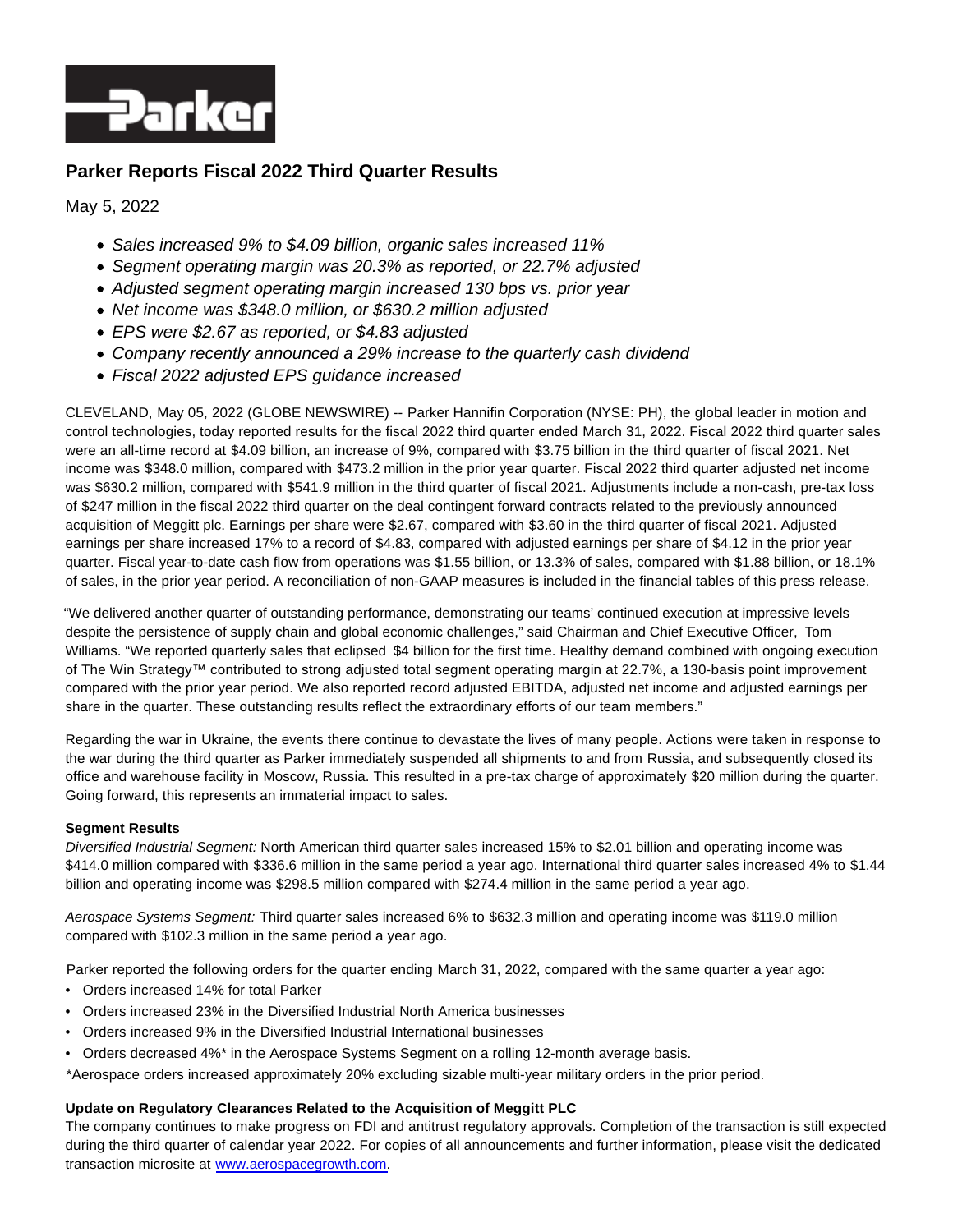#### **Outlook**

For the fiscal year ending June 30, 2022, the company has updated guidance for earnings per share to the range of \$13.00 to \$13.30, or \$18.00 to \$18.30 on an adjusted basis. Guidance assumes organic sales growth of approximately 11% compared with the prior year. COVID-19 related shutdowns in China are estimated to reduce sales by \$100 million and EPS by \$0.24 in the fourth quarter.

Fiscal year 2022 guidance is adjusted on a year-to-date pre-tax basis for acquisition-related expenses of \$84 million, a loss of \$396 million on deal contingent forward contracts related to the acquisition of Meggitt plc and Russia liquidation expenses of \$20 million. Adjustments also include expected business realignment expenses of approximately \$20 million, LORD costs to achieve of approximately \$5 million and acquisition-related intangible asset amortization of approximately \$315 million. A reconciliation of forecasted earnings per share to adjusted forecasted earnings per share is included in the financial tables of this press release.

Williams added, "Despite supply chain, labor and inflationary pressures, we expect to finish the year with a record level of financial performance, giving us a solid foundation to achieve new five-year targets for fiscal year 2027, announced at our Investor meeting in March 2022. We are pleased with the continued progress being made towards meeting all the conditions required to complete the Meggitt acquisition. Through continued execution of our strategy, the ongoing transformation of our portfolio and our strong alignment with the positive secular trends of aerospace, digital, electrification and clean technologies, we see a promising future for Parker."

**NOTICE OF CONFERENCE CALL**: Parker Hannifin's conference call and slide presentation to discuss its fiscal 2022 third quarter results are available to all interested parties via live webcast today at 11:00 a.m. ET, at [www.phstock.com.](http://www.phstock.com/) A replay of the webcast will be available on the site approximately one hour after the completion of the call and will remain available for one year. To register for e-mail notification of future events please visit [www.phstock.com.](http://www.phstock.com/)

#### **About Parker Hannifin**

Parker Hannifin is a Fortune 250 global leader in motion and control technologies. For more than a century the company has been enabling engineering breakthroughs that lead to a better tomorrow. Parker has increased its annual dividend per share paid to shareholders for 66 consecutive fiscal years, among the top five longest-running dividend-increase records in the S&P 500 index. Learn more at [www.parker.com o](http://www.parker.com/)r @parkerhannifin.

#### **Note on Orders**

Orders provide near-term perspective on the company's outlook, particularly when viewed in the context of prior and future quarterly order rates. However, orders are not in themselves an indication of future performance. All comparisons are at constant currency exchange rates, with the prior year restated to the current-year rates. All exclude acquisitions until they can be reflected in both the numerator and denominator. Aerospace comparisons are rolling 12-month average computations. The total Parker orders number is derived from a weighted average of the year-over-year quarterly % change in orders for Diversified Industrial North America and Diversified Industrial International, and the year-over-year 12-month rolling average of orders for the Aerospace Systems Segment.

#### **Note on Net Income**

Net income referenced in this press release is equal to net income attributable to common shareholders.

#### **Note on Non-GAAP Financial Measures**

This press release contains references to non-GAAP financial information including (a) adjusted net income; (b) adjusted earnings per share; (c) adjusted total segment operating margin; (d) EBITDA margin; (e) adjusted EBITDA margin and (f) organic sales growth. The adjusted net income, earnings per share and total segment operating margin measures are presented to allow investors and the company to meaningfully evaluate changes in net income, earnings per share and total segment operating margin on a comparable basis from period to period. This press release also contains references to EBITDA, EBITDA margin and adjusted EBITDA margin. EBITDA is defined as earnings before interest, taxes, depreciation and amortization. Although EBITDA, EBITDA margin and adjusted EBITDA margin are not measures of performance calculated in accordance with GAAP, we believe that they are useful to an investor in evaluating the results of this quarter versus the prior period. Comparable descriptions of record adjusted results in this release refer only to the period from the first quarter of FY2011 to the periods presented in this release. This period coincides with recast historical financial results provided in association with our FY2014 change in segment reporting. A reconciliation of non-GAAP measures is included in the financial tables of this press release.

#### **Forward-Looking Statements**

Forward-looking statements contained in this and other written and oral reports are made based on known events and circumstances at the time of release, and as such, are subject in the future to unforeseen uncertainties and risks. Often but not always, these statements may be identified from the use of forward-looking terminology such as "anticipates," "believes," "may," "should," "could," "expects," "targets," "is likely," "will," or the negative of these terms and similar expressions, and include all statements regarding future performance, earnings projections, events or developments. Neither Parker nor any of its respective associates or directors, officers or advisers, provides any representation, assurance or guarantee that the occurrence of the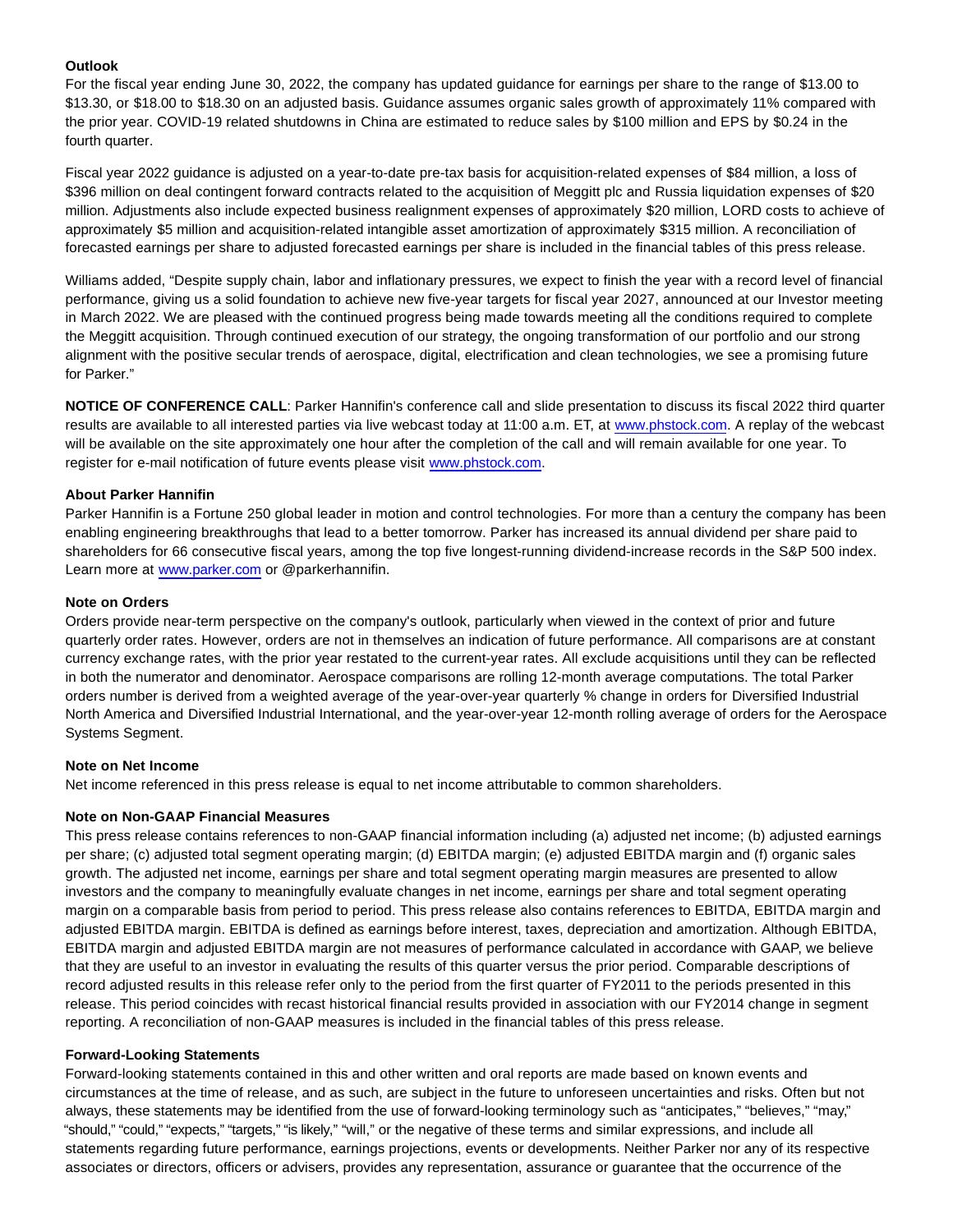events expressed or implied in any forward-looking statements will actually occur. Parker cautions readers not to place undue reliance on these statements. It is possible that the future performance and earnings projections of the company, including its individual segments, may differ materially from past performance or current expectations.

The risks and uncertainties in connection with such forward-looking statements related to the proposed acquisition of Meggitt include, but are not limited to, the occurrence of any event, change or other circumstances that could delay or prevent the closing of the proposed acquisition, including the failure to satisfy any of the conditions to the proposed acquisition; the possibility that in order for the parties to obtain regulatory approvals, conditions are imposed that prevent or otherwise adversely affect the anticipated benefits from the proposed acquisition or cause the parties to abandon the proposed acquisition; adverse effects on Parker's common stock because of the failure to complete the proposed acquisition; Parker's business experiencing disruptions due to acquisition-related uncertainty or other factors making it more difficult to maintain relationships with employees, business partners or governmental entities; the possibility that the expected synergies and value creation from the proposed acquisition will not be realized or will not be realized within the expected time period, due to unsuccessful implementation strategies or otherwise; and significant transaction costs related to the proposed acquisition.

Among other factors which may affect future performance are: the impact of the global outbreak of COVID-19 and governmental and other actions taken in response; changes in business relationships with and purchases by or from major customers, suppliers or distributors, including delays or cancellations in shipments; disputes regarding contract terms or significant changes in financial condition, changes in contract cost and revenue estimates for new development programs and changes in product mix; ability to identify acceptable strategic acquisition targets; uncertainties surrounding timing, successful completion or integration of acquisitions and similar transactions, including the integration of LORD Corporation or Exotic Metals; the ability to successfully divest businesses planned for divestiture and realize the anticipated benefits of such divestitures; the determination to undertake business realignment activities and the expected costs thereof and, if undertaken, the ability to complete such activities and realize the anticipated cost savings from such activities; ability to implement successfully business and operating initiatives, including the timing, price and execution of share repurchases and other capital initiatives; availability, cost increases of or other limitations on our access to raw materials, component products and/or commodities if associated costs cannot be recovered in product pricing; ability to manage costs related to insurance and employee retirement and health care benefits; legal and regulatory developments and changes; compliance costs associated with environmental laws and regulations; potential supply chain and labor disruptions, including as a result of labor shortages; threats associated with international conflicts and efforts to combat terrorism and cyber security risks; uncertainties surrounding the ultimate resolution of outstanding legal proceedings, including the outcome of any appeals; local and global political and competitive market conditions, including global reactions to U.S. trade policies, and resulting effects on sales and pricing; and global economic factors, including manufacturing activity, air travel trends, currency exchange rates, difficulties entering new markets and general economic conditions such as inflation, deflation, interest rates (including fluctuations associated with any potential credit rating decline) and credit availability; inability to obtain, or meet conditions imposed for, required governmental and regulatory approvals; changes in consumer habits and preferences; government actions, including the impact of changes in the tax laws in the United States and foreign jurisdictions and any judicial or regulatory interpretation thereof; and large scale disasters, such as floods, earthquakes, hurricanes, industrial accidents and pandemics. Readers should consider these forward-looking statements in light of risk factors discussed in Parker's Annual Report on Form 10-K for the fiscal year ended June 30, 2021 and other periodic filings made with the SEC.

**Contact: Media -**

Aidan Gormley - Director, Global Communications 216-896-3258 and Branding [aidan.gormley@parker.com](mailto:aidan.gormley@parker.com)

**Financial Analysts -**

Robin J. Davenport, Vice President, Corporate Finance 216-896-2265 [rjdavenport@parker.com](mailto:rjdavenport@parker.com)

**Stock Symbol:** PH - NYSE

**PARKER HANNIFIN CORPORATION - MARCH 31, 2022 CONSOLIDATED STATEMENT OF INCOME**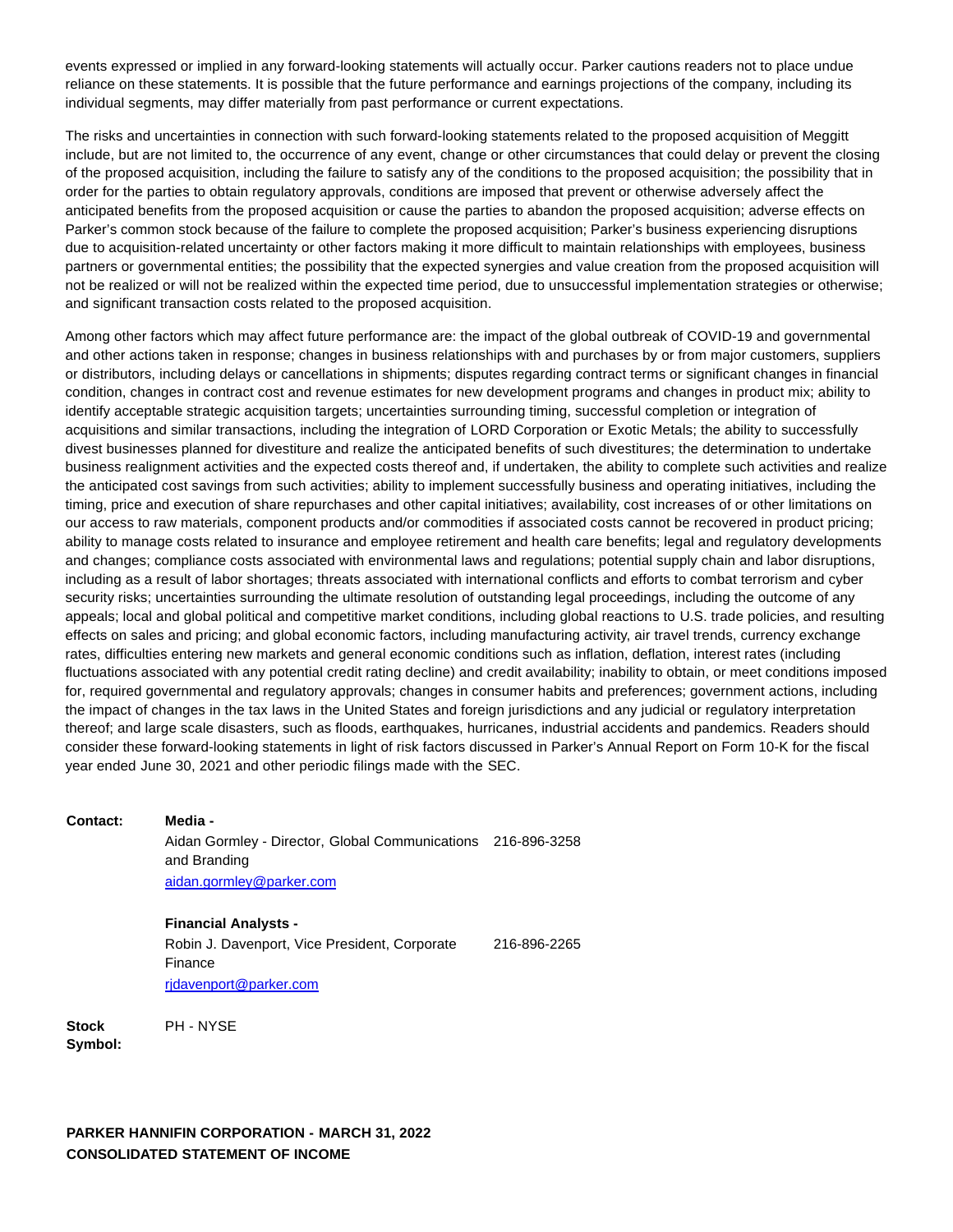| 2022<br>2021*<br>2022<br>2021*<br>(Dollars in thousands, except per share amounts)<br>\$<br><b>Net sales</b><br>4,086,387<br>3,746,326<br>\$11,673,776<br>\$10,388,771<br>\$<br>Cost of sales<br>2,927,991<br>2,712,785<br>8,406,613<br>7,617,399<br>1,200,906<br>412,431<br>386,831<br>1,113,254<br>Selling, general and administrative expenses<br>63,272<br>60,830<br>183,982<br>189,778<br>Interest expense<br>248,704<br>386,217<br>(13, 460)<br>(122,066)<br>Income before income taxes<br>433,989<br>599,340<br>1,496,058<br>1,590,406<br>85,901<br>126,101<br>308,778<br>348,514<br>Income taxes<br>Net income<br>348,088<br>473,239<br>1,187,280<br>1,241,892<br>506<br>71<br>86<br>585<br>Less: Noncontrolling interests<br>\$<br>\$<br>Net income attributable to common shareholders<br>1,186,774<br>1,241,307<br>\$<br>348,017<br>473,153<br>\$<br>Earnings per share attributable to common<br>shareholders:<br>\$<br>2.71<br>\$<br>3.67<br>9.23<br>\$<br>9.63<br>\$<br>\$<br>\$<br>\$<br>2.67<br>\$<br>9.10<br>9.50<br>Diluted earnings per share<br>3.60<br>Average shares outstanding during period - Basic<br>128,426,675<br>129,085,563<br>128,549,040<br>128,935,696<br>Average shares outstanding during period - Diluted<br>130,343,581<br>131,377,933<br>130,438,593<br>130,626,600<br><b>CASH DIVIDENDS PER COMMON SHARE</b><br>(Unaudited)<br>Three Months Ended March 31,<br>Nine Months Ended March 31,<br>2022<br>2021<br>2022<br>2021<br>(Amounts in dollars)<br>\$<br>\$<br>\$<br>\$<br>1.03<br>0.88<br>3.09<br>2.64<br><b>RECONCILIATION OF ORGANIC GROWTH</b><br>(Unaudited)<br>Three Months Ended March 31,<br>Nine Months Ended March 31,<br>2022<br>2022<br>2021<br>2021<br>9.1%<br>1.2%<br>12.4%<br>(1.4) %<br>(2.0) %<br>2.2 %<br>(0.8) %<br>Currency<br>$1.4\%$<br>3.7 %<br>Acquisitions<br>— %<br>$-$ %<br>— %<br>(1.0) %<br>13.2 %<br>(6.5) %<br>Organic sales growth<br>11.1% | (Unaudited)                     | Three Months Ended March 31, |  |  | Nine Months Ended March 31, |  |  |  |  |
|------------------------------------------------------------------------------------------------------------------------------------------------------------------------------------------------------------------------------------------------------------------------------------------------------------------------------------------------------------------------------------------------------------------------------------------------------------------------------------------------------------------------------------------------------------------------------------------------------------------------------------------------------------------------------------------------------------------------------------------------------------------------------------------------------------------------------------------------------------------------------------------------------------------------------------------------------------------------------------------------------------------------------------------------------------------------------------------------------------------------------------------------------------------------------------------------------------------------------------------------------------------------------------------------------------------------------------------------------------------------------------------------------------------------------------------------------------------------------------------------------------------------------------------------------------------------------------------------------------------------------------------------------------------------------------------------------------------------------------------------------------------------------------------------------------------------------------------------------------------------------------------------------------------------|---------------------------------|------------------------------|--|--|-----------------------------|--|--|--|--|
|                                                                                                                                                                                                                                                                                                                                                                                                                                                                                                                                                                                                                                                                                                                                                                                                                                                                                                                                                                                                                                                                                                                                                                                                                                                                                                                                                                                                                                                                                                                                                                                                                                                                                                                                                                                                                                                                                                                        |                                 |                              |  |  |                             |  |  |  |  |
|                                                                                                                                                                                                                                                                                                                                                                                                                                                                                                                                                                                                                                                                                                                                                                                                                                                                                                                                                                                                                                                                                                                                                                                                                                                                                                                                                                                                                                                                                                                                                                                                                                                                                                                                                                                                                                                                                                                        |                                 |                              |  |  |                             |  |  |  |  |
|                                                                                                                                                                                                                                                                                                                                                                                                                                                                                                                                                                                                                                                                                                                                                                                                                                                                                                                                                                                                                                                                                                                                                                                                                                                                                                                                                                                                                                                                                                                                                                                                                                                                                                                                                                                                                                                                                                                        |                                 |                              |  |  |                             |  |  |  |  |
|                                                                                                                                                                                                                                                                                                                                                                                                                                                                                                                                                                                                                                                                                                                                                                                                                                                                                                                                                                                                                                                                                                                                                                                                                                                                                                                                                                                                                                                                                                                                                                                                                                                                                                                                                                                                                                                                                                                        |                                 |                              |  |  |                             |  |  |  |  |
|                                                                                                                                                                                                                                                                                                                                                                                                                                                                                                                                                                                                                                                                                                                                                                                                                                                                                                                                                                                                                                                                                                                                                                                                                                                                                                                                                                                                                                                                                                                                                                                                                                                                                                                                                                                                                                                                                                                        |                                 |                              |  |  |                             |  |  |  |  |
|                                                                                                                                                                                                                                                                                                                                                                                                                                                                                                                                                                                                                                                                                                                                                                                                                                                                                                                                                                                                                                                                                                                                                                                                                                                                                                                                                                                                                                                                                                                                                                                                                                                                                                                                                                                                                                                                                                                        | Other expense (income), net     |                              |  |  |                             |  |  |  |  |
|                                                                                                                                                                                                                                                                                                                                                                                                                                                                                                                                                                                                                                                                                                                                                                                                                                                                                                                                                                                                                                                                                                                                                                                                                                                                                                                                                                                                                                                                                                                                                                                                                                                                                                                                                                                                                                                                                                                        |                                 |                              |  |  |                             |  |  |  |  |
|                                                                                                                                                                                                                                                                                                                                                                                                                                                                                                                                                                                                                                                                                                                                                                                                                                                                                                                                                                                                                                                                                                                                                                                                                                                                                                                                                                                                                                                                                                                                                                                                                                                                                                                                                                                                                                                                                                                        |                                 |                              |  |  |                             |  |  |  |  |
|                                                                                                                                                                                                                                                                                                                                                                                                                                                                                                                                                                                                                                                                                                                                                                                                                                                                                                                                                                                                                                                                                                                                                                                                                                                                                                                                                                                                                                                                                                                                                                                                                                                                                                                                                                                                                                                                                                                        |                                 |                              |  |  |                             |  |  |  |  |
|                                                                                                                                                                                                                                                                                                                                                                                                                                                                                                                                                                                                                                                                                                                                                                                                                                                                                                                                                                                                                                                                                                                                                                                                                                                                                                                                                                                                                                                                                                                                                                                                                                                                                                                                                                                                                                                                                                                        |                                 |                              |  |  |                             |  |  |  |  |
|                                                                                                                                                                                                                                                                                                                                                                                                                                                                                                                                                                                                                                                                                                                                                                                                                                                                                                                                                                                                                                                                                                                                                                                                                                                                                                                                                                                                                                                                                                                                                                                                                                                                                                                                                                                                                                                                                                                        |                                 |                              |  |  |                             |  |  |  |  |
|                                                                                                                                                                                                                                                                                                                                                                                                                                                                                                                                                                                                                                                                                                                                                                                                                                                                                                                                                                                                                                                                                                                                                                                                                                                                                                                                                                                                                                                                                                                                                                                                                                                                                                                                                                                                                                                                                                                        |                                 |                              |  |  |                             |  |  |  |  |
|                                                                                                                                                                                                                                                                                                                                                                                                                                                                                                                                                                                                                                                                                                                                                                                                                                                                                                                                                                                                                                                                                                                                                                                                                                                                                                                                                                                                                                                                                                                                                                                                                                                                                                                                                                                                                                                                                                                        | Basic earnings per share        |                              |  |  |                             |  |  |  |  |
|                                                                                                                                                                                                                                                                                                                                                                                                                                                                                                                                                                                                                                                                                                                                                                                                                                                                                                                                                                                                                                                                                                                                                                                                                                                                                                                                                                                                                                                                                                                                                                                                                                                                                                                                                                                                                                                                                                                        |                                 |                              |  |  |                             |  |  |  |  |
|                                                                                                                                                                                                                                                                                                                                                                                                                                                                                                                                                                                                                                                                                                                                                                                                                                                                                                                                                                                                                                                                                                                                                                                                                                                                                                                                                                                                                                                                                                                                                                                                                                                                                                                                                                                                                                                                                                                        |                                 |                              |  |  |                             |  |  |  |  |
|                                                                                                                                                                                                                                                                                                                                                                                                                                                                                                                                                                                                                                                                                                                                                                                                                                                                                                                                                                                                                                                                                                                                                                                                                                                                                                                                                                                                                                                                                                                                                                                                                                                                                                                                                                                                                                                                                                                        |                                 |                              |  |  |                             |  |  |  |  |
|                                                                                                                                                                                                                                                                                                                                                                                                                                                                                                                                                                                                                                                                                                                                                                                                                                                                                                                                                                                                                                                                                                                                                                                                                                                                                                                                                                                                                                                                                                                                                                                                                                                                                                                                                                                                                                                                                                                        |                                 |                              |  |  |                             |  |  |  |  |
|                                                                                                                                                                                                                                                                                                                                                                                                                                                                                                                                                                                                                                                                                                                                                                                                                                                                                                                                                                                                                                                                                                                                                                                                                                                                                                                                                                                                                                                                                                                                                                                                                                                                                                                                                                                                                                                                                                                        |                                 |                              |  |  |                             |  |  |  |  |
|                                                                                                                                                                                                                                                                                                                                                                                                                                                                                                                                                                                                                                                                                                                                                                                                                                                                                                                                                                                                                                                                                                                                                                                                                                                                                                                                                                                                                                                                                                                                                                                                                                                                                                                                                                                                                                                                                                                        |                                 |                              |  |  |                             |  |  |  |  |
|                                                                                                                                                                                                                                                                                                                                                                                                                                                                                                                                                                                                                                                                                                                                                                                                                                                                                                                                                                                                                                                                                                                                                                                                                                                                                                                                                                                                                                                                                                                                                                                                                                                                                                                                                                                                                                                                                                                        | Cash dividends per common share |                              |  |  |                             |  |  |  |  |
|                                                                                                                                                                                                                                                                                                                                                                                                                                                                                                                                                                                                                                                                                                                                                                                                                                                                                                                                                                                                                                                                                                                                                                                                                                                                                                                                                                                                                                                                                                                                                                                                                                                                                                                                                                                                                                                                                                                        |                                 |                              |  |  |                             |  |  |  |  |
|                                                                                                                                                                                                                                                                                                                                                                                                                                                                                                                                                                                                                                                                                                                                                                                                                                                                                                                                                                                                                                                                                                                                                                                                                                                                                                                                                                                                                                                                                                                                                                                                                                                                                                                                                                                                                                                                                                                        |                                 |                              |  |  |                             |  |  |  |  |
|                                                                                                                                                                                                                                                                                                                                                                                                                                                                                                                                                                                                                                                                                                                                                                                                                                                                                                                                                                                                                                                                                                                                                                                                                                                                                                                                                                                                                                                                                                                                                                                                                                                                                                                                                                                                                                                                                                                        |                                 |                              |  |  |                             |  |  |  |  |
|                                                                                                                                                                                                                                                                                                                                                                                                                                                                                                                                                                                                                                                                                                                                                                                                                                                                                                                                                                                                                                                                                                                                                                                                                                                                                                                                                                                                                                                                                                                                                                                                                                                                                                                                                                                                                                                                                                                        | Sales growth - as reported      |                              |  |  |                             |  |  |  |  |
|                                                                                                                                                                                                                                                                                                                                                                                                                                                                                                                                                                                                                                                                                                                                                                                                                                                                                                                                                                                                                                                                                                                                                                                                                                                                                                                                                                                                                                                                                                                                                                                                                                                                                                                                                                                                                                                                                                                        | Adjustments:                    |                              |  |  |                             |  |  |  |  |
|                                                                                                                                                                                                                                                                                                                                                                                                                                                                                                                                                                                                                                                                                                                                                                                                                                                                                                                                                                                                                                                                                                                                                                                                                                                                                                                                                                                                                                                                                                                                                                                                                                                                                                                                                                                                                                                                                                                        |                                 |                              |  |  |                             |  |  |  |  |
|                                                                                                                                                                                                                                                                                                                                                                                                                                                                                                                                                                                                                                                                                                                                                                                                                                                                                                                                                                                                                                                                                                                                                                                                                                                                                                                                                                                                                                                                                                                                                                                                                                                                                                                                                                                                                                                                                                                        |                                 |                              |  |  |                             |  |  |  |  |
|                                                                                                                                                                                                                                                                                                                                                                                                                                                                                                                                                                                                                                                                                                                                                                                                                                                                                                                                                                                                                                                                                                                                                                                                                                                                                                                                                                                                                                                                                                                                                                                                                                                                                                                                                                                                                                                                                                                        |                                 |                              |  |  |                             |  |  |  |  |

#### **PARKER HANNIFIN CORPORATION - MARCH 31, 2022**

## **RECONCILIATION OF NET INCOME ATTRIBUTABLE TO COMMON SHAREHOLDERS TO ADJUSTED NET INCOME ATTRIBUTABLE TO COMMON SHAREHOLDERS**

| (Unaudited)                                    | Three Months Ended March 31, |         |    |         | Nine Months Ended March 31, |           |    |           |
|------------------------------------------------|------------------------------|---------|----|---------|-----------------------------|-----------|----|-----------|
| (Dollars in thousands)                         |                              | 2022    |    | 2021*   |                             | 2022      |    | 2021*     |
| Net income attributable to common shareholders | \$                           | 348.017 | \$ | 473.153 | S                           | 1,186,774 | \$ | 1,241,307 |
| Adjustments:                                   |                              |         |    |         |                             |           |    |           |
| Acquired intangible asset amortization expense |                              | 78,865  |    | 81,253  |                             | 237.377   |    | 244,193   |
| Business realignment charges                   |                              | 3,152   |    | 5,602   |                             | 9,811     |    | 40,070    |
| Integration costs to achieve                   |                              | 933     |    | 2,655   |                             | 2.942     |    | 10,194    |
| Acquisition-related expenses                   |                              | 12.724  |    |         |                             | 84,065    |    |           |
| Loss on deal-contingent forward contracts      |                              | 246.983 |    |         |                             | 396,365   |    |           |
| Gain on sale of land                           |                              |         |    |         |                             |           |    | (100,893) |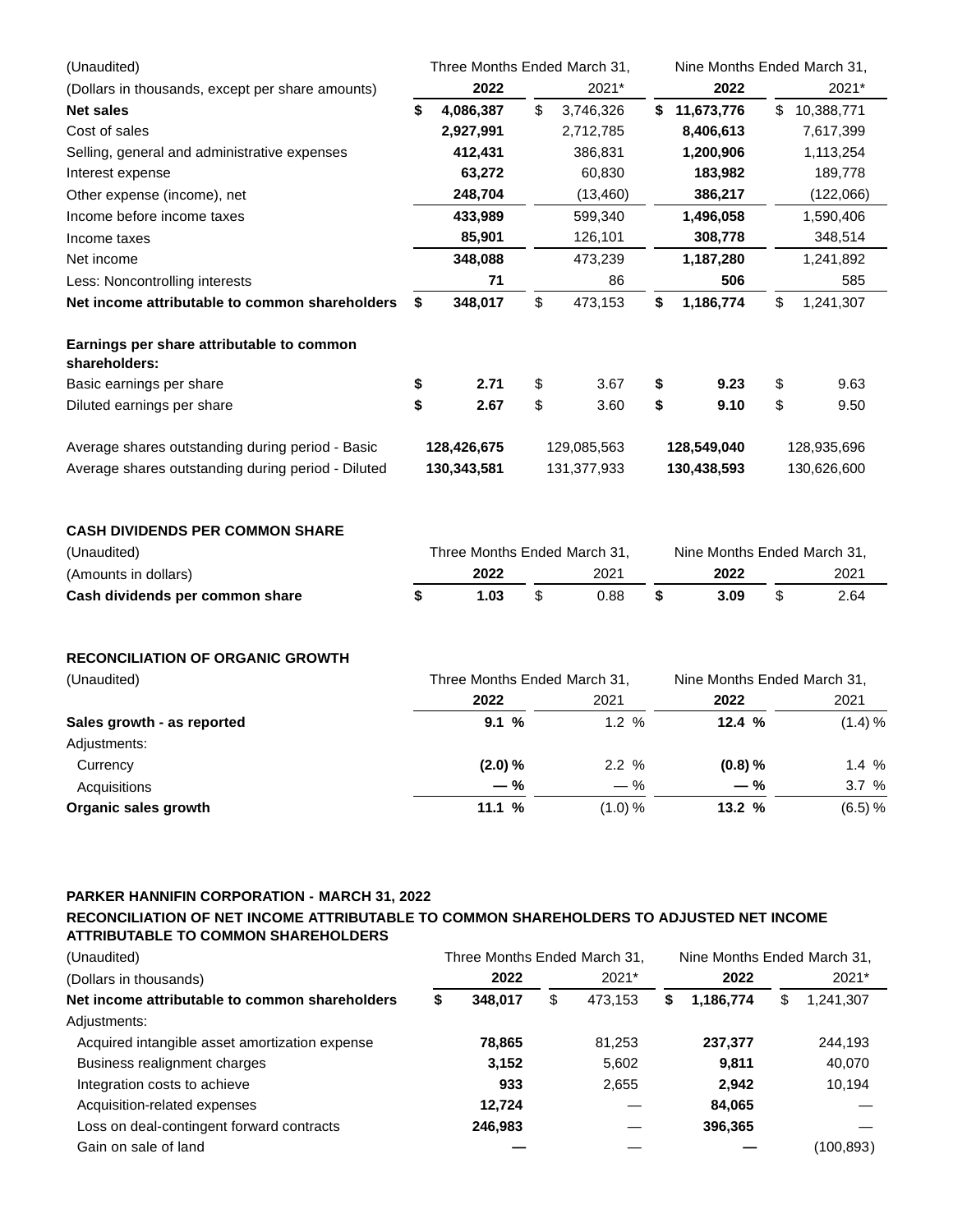| Russia liquidation                         | 20.057    |      | $\hspace{0.1mm}-\hspace{0.1mm}$ |    | 20.057    |    |           |
|--------------------------------------------|-----------|------|---------------------------------|----|-----------|----|-----------|
| Tax effect of adjustments <sup>1</sup>     | (80, 557) |      | (20.767)                        |    | (168.337) |    | (43,505)  |
| Adjusted net income attributable to common |           |      |                                 |    |           |    |           |
| shareholders                               | 630.174   | - \$ | 541.896                         | S. | 1.769.054 | S. | 1.391.366 |

## **RECONCILIATION OF EARNINGS PER DILUTED SHARE TO ADJUSTED EARNINGS PER DILUTED SHARE**

| (Unaudited)                                    | Three Months Ended March 31, |            | Nine Months Ended March 31, |        |    |        |  |
|------------------------------------------------|------------------------------|------------|-----------------------------|--------|----|--------|--|
| (Amounts in dollars)                           | 2022                         | 2021*      |                             | 2022   |    | 2021*  |  |
| Earnings per diluted share                     | \$<br>2.67                   | \$<br>3.60 | S                           | 9.10   | \$ | 9.50   |  |
| Adjustments:                                   |                              |            |                             |        |    |        |  |
| Acquired intangible asset amortization expense | 0.61                         | 0.62       |                             | 1.82   |    | 1.87   |  |
| Business realignment charges                   | 0.02                         | 0.04       |                             | 0.07   |    | 0.30   |  |
| Integration costs to achieve                   | 0.01                         | 0.02       |                             | 0.03   |    | 0.07   |  |
| Acquisition-related expenses                   | 0.10                         |            |                             | 0.65   |    |        |  |
| Loss on deal-contingent forward contracts      | 1.89                         |            |                             | 3.03   |    |        |  |
| Gain on sale of land                           |                              |            |                             |        |    | (0.77) |  |
| Russia liquidation                             | 0.15                         |            |                             | 0.15   |    |        |  |
| Tax effect of adjustments <sup>1</sup>         | (0.62)                       | (0.16)     |                             | (1.29) |    | (0.32) |  |
| Adjusted earnings per diluted share            | \$<br>4.83                   | \$<br>4.12 | S                           | 13.56  | \$ | 10.65  |  |

\*Prior period has been adjusted to reflect the change in inventory accounting method, as described in the Company's fiscal 2021 Annual Report on Form 10-K.

<sup>1</sup>This line item reflects the aggregate tax effect of all non-tax adjustments reflected in the preceding line items of the table. We estimate the tax effect of each adjustment item by applying our overall effective tax rate for continuing operations to the pre-tax amount, unless the nature of the item and/or the tax jurisdiction in which the item has been recorded requires application of a specific tax rate or tax treatment, in which case the tax effect of such item is estimated by applying such specific tax rate or tax treatment.

## **PARKER HANNIFIN CORPORATION - MARCH 31, 2022 RECONCILIATION OF EBITDA TO ADJUSTED EBITDA**

| (Unaudited)                               | Three Months Ended March 31, |           |    |           | Nine Months Ended March 31, |            |    |            |
|-------------------------------------------|------------------------------|-----------|----|-----------|-----------------------------|------------|----|------------|
| (Dollars in thousands)                    |                              | 2022      |    | 2021*     |                             | 2022       |    | 2021*      |
| <b>Net sales</b>                          | \$                           | 4,086,387 | \$ | 3,746,326 | \$                          | 11,673,776 | \$ | 10,388,771 |
| Net income                                | \$                           | 348,088   | \$ | 473,239   | \$                          | 1,187,280  | \$ | 1,241,892  |
| Income taxes                              |                              | 85,901    |    | 126,101   |                             | 308,778    |    | 348,514    |
| Depreciation                              |                              | 63,832    |    | 69,295    |                             | 194,945    |    | 204,615    |
| Amortization                              |                              | 78,865    |    | 81,253    |                             | 237,377    |    | 244,193    |
| Interest expense                          |                              | 63,272    |    | 60,830    |                             | 183,982    |    | 189,778    |
| <b>EBITDA</b>                             |                              | 639,958   |    | 810,718   |                             | 2,112,362  |    | 2,228,992  |
| Adjustments:                              |                              |           |    |           |                             |            |    |            |
| Business realignment charges              |                              | 3,152     |    | 5,602     |                             | 9,811      |    | 40,070     |
| Integration costs to achieve              |                              | 933       |    | 2,655     |                             | 2,942      |    | 10,194     |
| Acquisition-related expenses              |                              | 12,724    |    |           |                             | 84,065     |    |            |
| Loss on deal-contingent forward contracts |                              | 246,983   |    |           |                             | 396,365    |    |            |
| Gain on sale of land                      |                              |           |    |           |                             |            |    | (100,893)  |
| Russia liquidation                        |                              | 20,057    |    |           |                             | 20,057     |    |            |
| <b>Adjusted EBITDA</b>                    | \$                           | 923,807   | \$ | 818,975   | \$                          | 2,625,602  | \$ | 2,178,363  |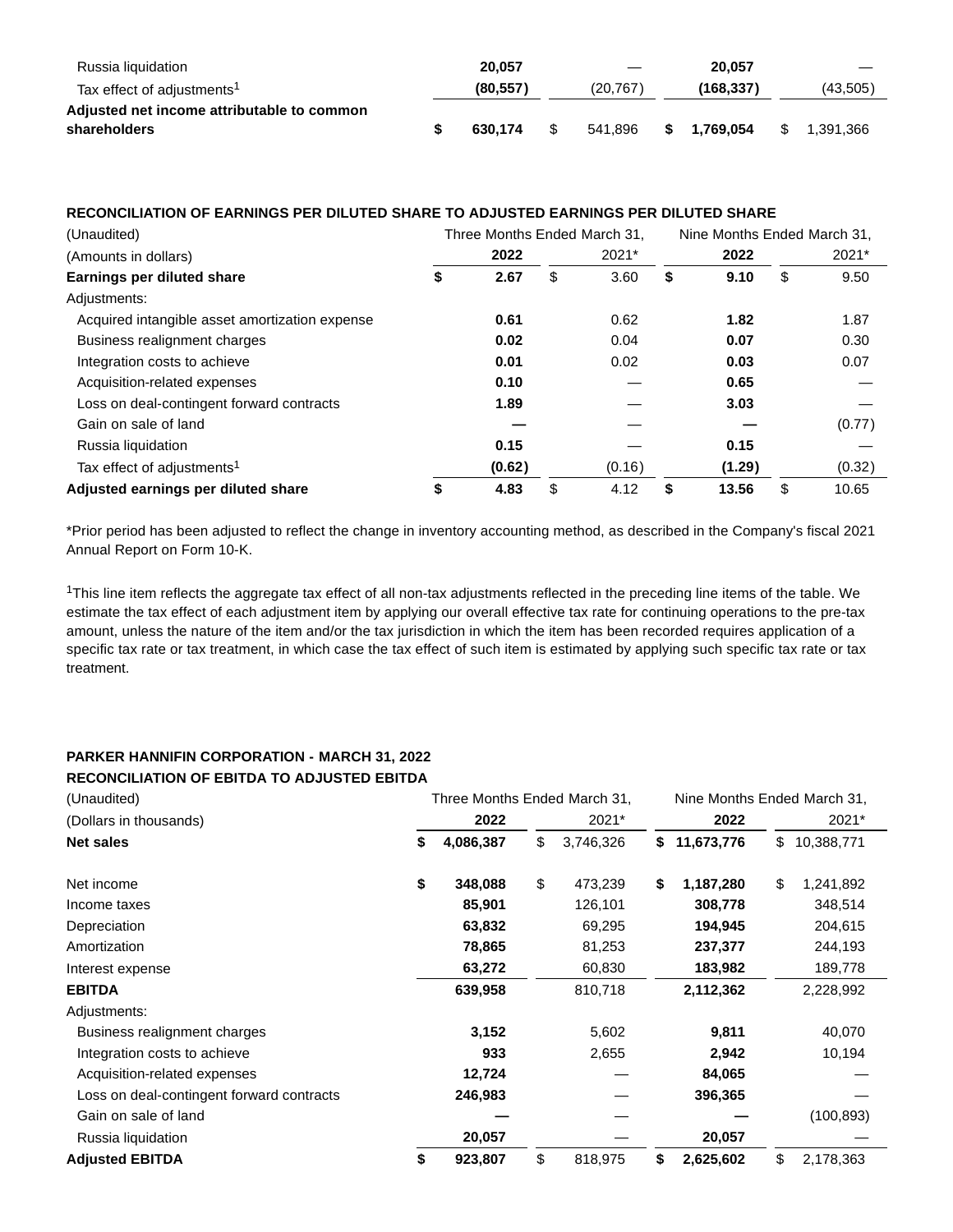| <b>EBITDA</b> margin          | 15.7% | 21.6% | 18.1 $%$ | 21.5 % |
|-------------------------------|-------|-------|----------|--------|
| <b>Adjusted EBITDA margin</b> | 22.6% | 21.9% | 22.5 %   | 21.0 % |

\*Prior period has been adjusted to reflect the change in inventory accounting method, as described in the Company's fiscal 2021 Annual Report on Form 10-K.

## **BUSINESS SEGMENT INFORMATION**

| (Unaudited)                                      | Three Months Ended March 31, |           |    | Nine Months Ended March 31, |                  |                  |
|--------------------------------------------------|------------------------------|-----------|----|-----------------------------|------------------|------------------|
| (Dollars in thousands)                           |                              | 2022      |    | 2021*                       | 2022             | 2021*            |
| <b>Net sales</b>                                 |                              |           |    |                             |                  |                  |
| Diversified Industrial:                          |                              |           |    |                             |                  |                  |
| North America                                    | \$                           | 2,014,715 | \$ | 1,758,383                   | \$<br>5,615,454  | \$<br>4,853,371  |
| International                                    |                              | 1,439,357 |    | 1,388,999                   | 4,214,972        | 3,777,875        |
| Aerospace Systems                                |                              | 632,315   |    | 598,944                     | 1,843,350        | 1,757,525        |
| Total net sales                                  | \$                           | 4,086,387 | \$ | 3,746,326                   | \$<br>11,673,776 | \$<br>10,388,771 |
| <b>Segment operating income</b>                  |                              |           |    |                             |                  |                  |
| Diversified Industrial:                          |                              |           |    |                             |                  |                  |
| North America                                    | \$                           | 413,998   | \$ | 336,589                     | \$<br>1,085,117  | \$<br>887,041    |
| International                                    |                              | 298,475   |    | 274,427                     | 881,206          | 681,541          |
| Aerospace Systems                                |                              | 119,016   |    | 102,303                     | 352,063          | 279,798          |
| Total segment operating income                   |                              | 831,489   |    | 713,319                     | 2,318,386        | 1,848,380        |
| Corporate general and administrative expenses    |                              | 57,405    |    | 48,089                      | 149,064          | 123,544          |
| Income before interest expense and other expense |                              | 774,084   |    | 665,230                     | 2,169,322        | 1,724,836        |
| Interest expense                                 |                              | 63,272    |    | 60,830                      | 183,982          | 189,778          |
| Other expense (income)                           |                              | 276,823   |    | 5,060                       | 489,282          | (55, 348)        |
| Income before income taxes                       | \$                           | 433,989   | \$ | 599,340                     | \$<br>1,496,058  | \$<br>1,590,406  |

\*Prior period has been adjusted to reflect the change in inventory accounting method, as described in the Company's fiscal 2021 Annual Report on Form 10-K.

## **PARKER HANNIFIN CORPORATION - MARCH 31, 2022**

# **RECONCILIATION OF TOTAL SEGMENT OPERATING MARGIN TO ADJUSTED TOTAL SEGMENT OPERATING MARGIN**

| (Unaudited)                                    |                     | <b>Three Months Ended</b> | <b>Three Months Ended</b> |                     |  |  |
|------------------------------------------------|---------------------|---------------------------|---------------------------|---------------------|--|--|
| (Dollars in thousands)                         |                     | <b>March 31, 2022</b>     | March 31, 2021            |                     |  |  |
|                                                | Operating<br>income | Operating<br>margin       | Operating<br>income       | Operating<br>margin |  |  |
| <b>Total segment operating income</b>          | 831,489             | $20.3 \%$ \$              | 713.319                   | 19.0 %              |  |  |
| Adjustments:                                   |                     |                           |                           |                     |  |  |
| Acquired intangible asset amortization expense | 78,865              |                           | 81,253                    |                     |  |  |
| Business realignment charges                   | 3,089               |                           | 5.445                     |                     |  |  |
| Integration costs to achieve                   | 933                 |                           | 2,655                     |                     |  |  |
| Russia liquidation                             | 12,827              |                           |                           |                     |  |  |
| Adjusted total segment operating income        | 927,203             | 22.7%                     | 802.672                   | 21.4%               |  |  |

|                                | <b>Nine Months Ended</b> |           | Nine Months Ended |           |  |  |
|--------------------------------|--------------------------|-----------|-------------------|-----------|--|--|
|                                | <b>March 31, 2022</b>    |           | March 31, 2021    |           |  |  |
|                                | <b>Operating</b>         | Operating | Operating         | Operating |  |  |
|                                | income                   | margin    | income            | margin    |  |  |
| Total segment operating income | 2,318,386                | 19.9%     | 1.848.380         | 17.8 %    |  |  |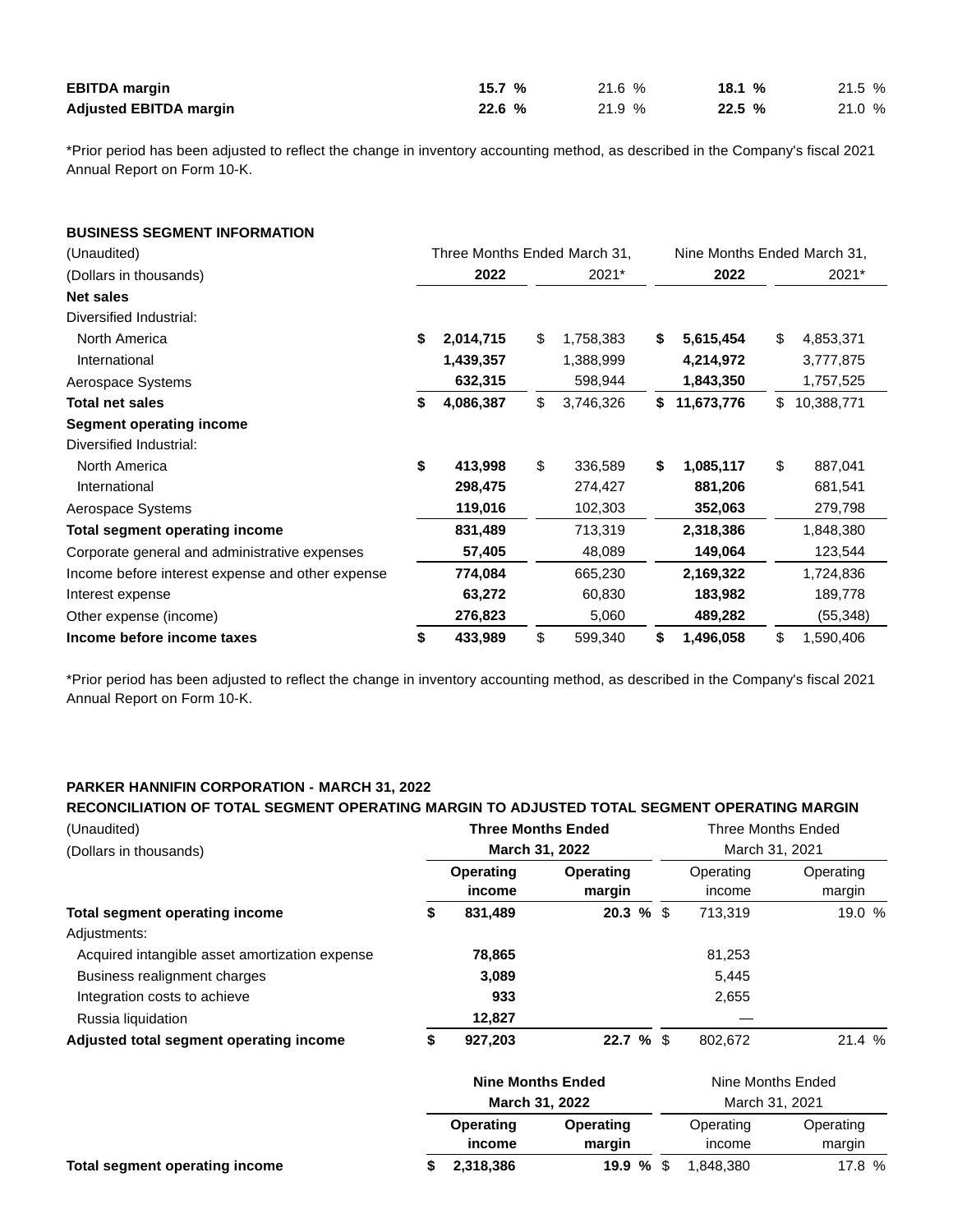| Adjusted total segment operating income        | 2,581,280 | 22.1 % \$<br>2.140.657 | 20.6 % |
|------------------------------------------------|-----------|------------------------|--------|
| Russia liquidation                             | 12.827    |                        |        |
| Integration costs to achieve                   | 2.942     | 10.194                 |        |
| Business realignment charges                   | 9.748     | 37,890                 |        |
| Acquired intangible asset amortization expense | 237,377   | 244,193                |        |
| Adjustments:                                   |           |                        |        |

## **PARKER HANNIFIN CORPORATION - MARCH 31, 2022 CONSOLIDATED BALANCE SHEET**

| (Unaudited)                                              | March 31,        | June 30,         | March 31,        |
|----------------------------------------------------------|------------------|------------------|------------------|
| (Dollars in thousands)                                   | 2022             | 2021             | 2021*            |
| <b>Assets</b>                                            |                  |                  |                  |
| <b>Current assets:</b>                                   |                  |                  |                  |
| Cash and cash equivalents                                | \$<br>467,711    | \$<br>733,117    | \$<br>489,600    |
| Marketable securities and other investments              | 38,561           | 39,116           | 40,270           |
| Trade accounts receivable, net                           | 2,357,244        | 2,183,594        | 2,118,437        |
| Non-trade and notes receivable                           | 327,186          | 326,315          | 309,568          |
| Inventories                                              | 2,330,242        | 2,090,642        | 2,048,971        |
| Prepaid expenses and other                               | 2,708,750        | 243,966          | 193,019          |
| <b>Total current assets</b>                              | 8,229,694        | 5,616,750        | 5,199,865        |
| Property, plant and equipment, net                       | 2,174,237        | 2,266,476        | 2,249,122        |
| Deferred income taxes                                    | 144,506          | 104,251          | 125,382          |
| Investments and other assets                             | 787,986          | 774,239          | 791,221          |
| Intangible assets, net                                   | 3,254,062        | 3,519,797        | 3,595,182        |
| Goodwill                                                 | 7,954,835        | 8,059,687        | 8,031,586        |
| <b>Total assets</b>                                      | \$<br>22,545,320 | \$<br>20,341,200 | \$<br>19,992,358 |
| <b>Liabilities and equity</b>                            |                  |                  |                  |
| <b>Current liabilities:</b>                              |                  |                  |                  |
| Notes payable and long-term debt payable within one year | \$<br>1,923,860  | \$<br>2,824      | \$<br>186,388    |
| Accounts payable, trade                                  | 1,732,421        | 1,667,878        | 1,551,460        |
| Accrued payrolls and other compensation                  | 418,876          | 507,027          | 430,008          |
| Accrued domestic and foreign taxes                       | 276,159          | 236,384          | 204,241          |
| Other accrued liabilities                                | 1,055,348        | 682,390          | 664,550          |
| <b>Total current liabilities</b>                         | 5,406,664        | 3,096,503        | 3,036,647        |
| Long-term debt                                           | 6,229,654        | 6,582,053        | 6,571,908        |
| Pensions and other postretirement benefits               | 904,332          | 1,055,638        | 1,777,137        |
| Deferred income taxes                                    | 448,583          | 553,981          | 452,849          |
| <b>Other liabilities</b>                                 | 583,228          | 639,355          | 631,702          |
| Shareholders' equity                                     | 8,959,866        | 8,398,307        | 7,506,388        |
| Noncontrolling interests                                 | 12,993           | 15,363           | 15,727           |
| <b>Total liabilities and equity</b>                      | \$<br>22,545,320 | \$<br>20,341,200 | \$<br>19,992,358 |

\*Prior period has been adjusted to reflect the change in inventory accounting method, as described in the Company's fiscal 2021 Annual Report on Form 10-K.

## **PARKER HANNIFIN CORPORATION - MARCH 31, 2022 CONSOLIDATED STATEMENT OF CASH FLOWS**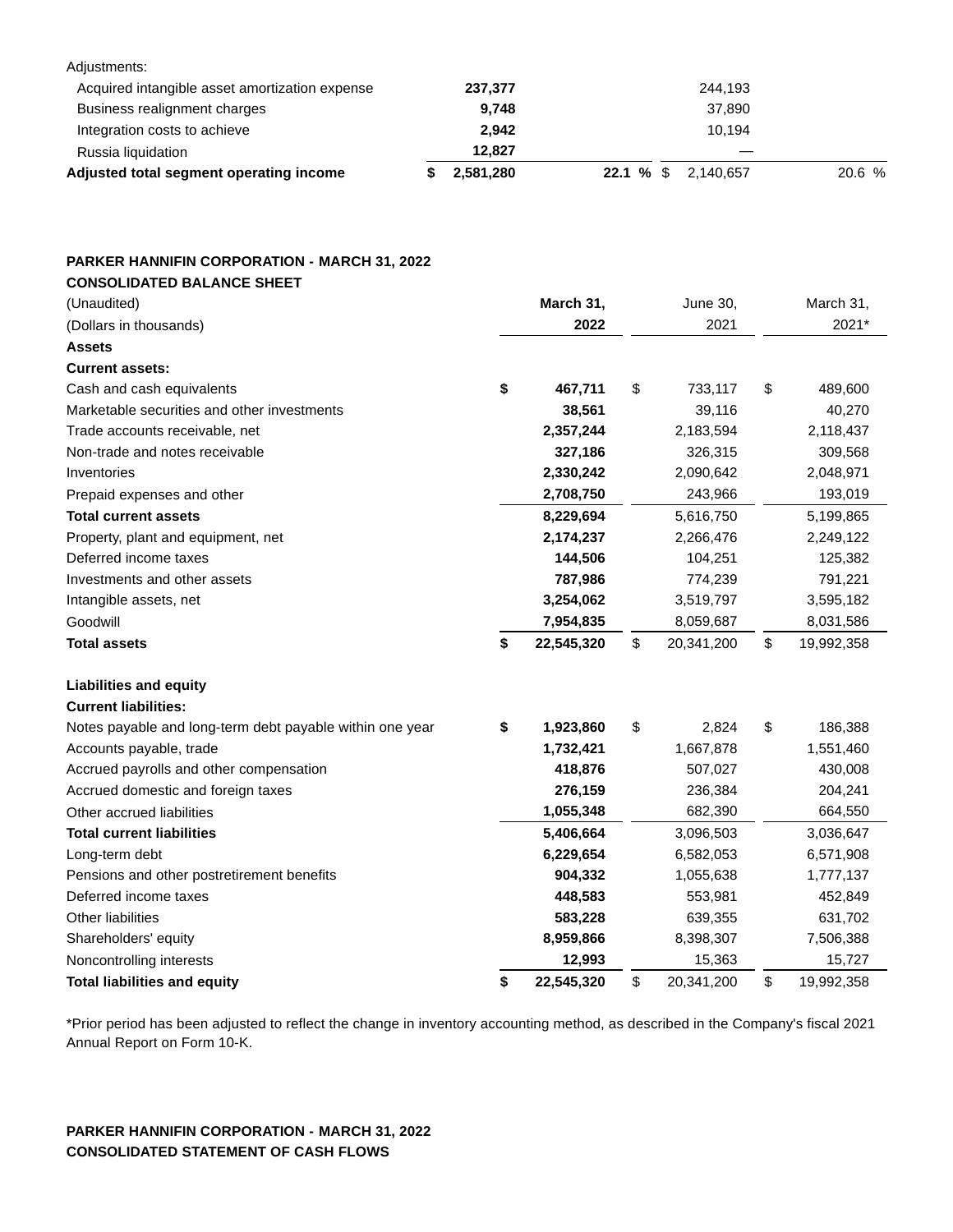| (Unaudited)                                                           | Nine Months Ended March 31, |                 |
|-----------------------------------------------------------------------|-----------------------------|-----------------|
| (Dollars in thousands)                                                | 2022                        | 2021*           |
| Cash flows from operating activities:                                 |                             |                 |
| Net income                                                            | \$<br>1,187,280             | \$<br>1,241,892 |
| Depreciation and amortization                                         | 432,322                     | 448,808         |
| Share incentive plan compensation                                     | 109,781                     | 101,907         |
| Gain on sale of business                                              | (1, 472)                    |                 |
| Gain on disposal of property, plant and equipment                     | (6, 782)                    | (108, 449)      |
| Loss (gain) on marketable securities                                  | 2,280                       | (8,489)         |
| Gain on investments                                                   | (2,024)                     | (6,008)         |
| Net change in receivables, inventories and trade payables             | (347,086)                   | 125,916         |
| Net change in other assets and liabilities                            | 308,993                     | 94,742          |
| Other, net                                                            | (134, 854)                  | (8,914)         |
| Net cash provided by operating activities                             | 1,548,438                   | 1,881,405       |
| Cash flows from investing activities:                                 |                             |                 |
| Capital expenditures                                                  | (158, 864)                  | (136,064)       |
| Proceeds from sale of property, plant and equipment                   | 29,320                      | 132,740         |
| Proceeds from sale of businesses                                      | 3,366                       |                 |
| Purchases of marketable securities and other investments              | (20, 012)                   | (30,608)        |
| Maturities and sales of marketable securities and other investments   | 17,662                      | 71,225          |
| Other                                                                 | 2,766                       | 14,120          |
| Net cash (used in) provided by investing activities                   | (125, 762)                  | 51,413          |
| Cash flows from financing activities:                                 |                             |                 |
| Net payments for common stock activity                                | (372, 430)                  | (125, 519)      |
| Net proceeds from (payments for) debt                                 | 1,622,442                   | (1,748,818)     |
| Financing fees paid                                                   | (52, 655)                   |                 |
| Dividends paid                                                        | (398,099)                   | (341, 333)      |
| Net cash provided by (used in) financing activities                   | 799,258                     | (2,215,670)     |
| Effect of exchange rate changes on cash                               | 106                         | 86,938          |
| Net increase (decrease) in cash, cash equivalents and restricted cash | 2,222,040                   | (195, 914)      |
| Cash, cash equivalents and restricted cash at beginning of year       | 733,117                     | 685,514         |
| Cash, cash equivalents and restricted cash at end of period           | \$<br>2,955,157             | \$<br>489,600   |

\*Prior period has been adjusted to reflect the change in inventory accounting method, as described in the Company's fiscal 2021 Annual Report on Form 10-K.

## **PARKER HANNIFIN CORPORATION - MARCH 31, 2022**

**RECONCILIATION OF FORECASTED EARNINGS PER DILUTED SHARE TO ADJUSTED FORECASTED EARNINGS PER DILUTED SHARE**

| (Unaudited)                                               |                         |
|-----------------------------------------------------------|-------------------------|
| (Amounts in dollars)                                      | <b>Fiscal Year 2022</b> |
| Forecasted earnings per diluted share                     | \$13.00 to \$13.30      |
| Adjustments:                                              |                         |
| Business realignment charges                              | 0.15                    |
| Costs to achieve                                          | 0.04                    |
| Acquisition-related intangible asset amortization expense | 2.43                    |
| Acquisition-related expenses                              | 0.64                    |
| Loss on deal-contingent forward contracts                 | 3.04                    |
| Russia Liquidation                                        | 0.15                    |
|                                                           |                         |